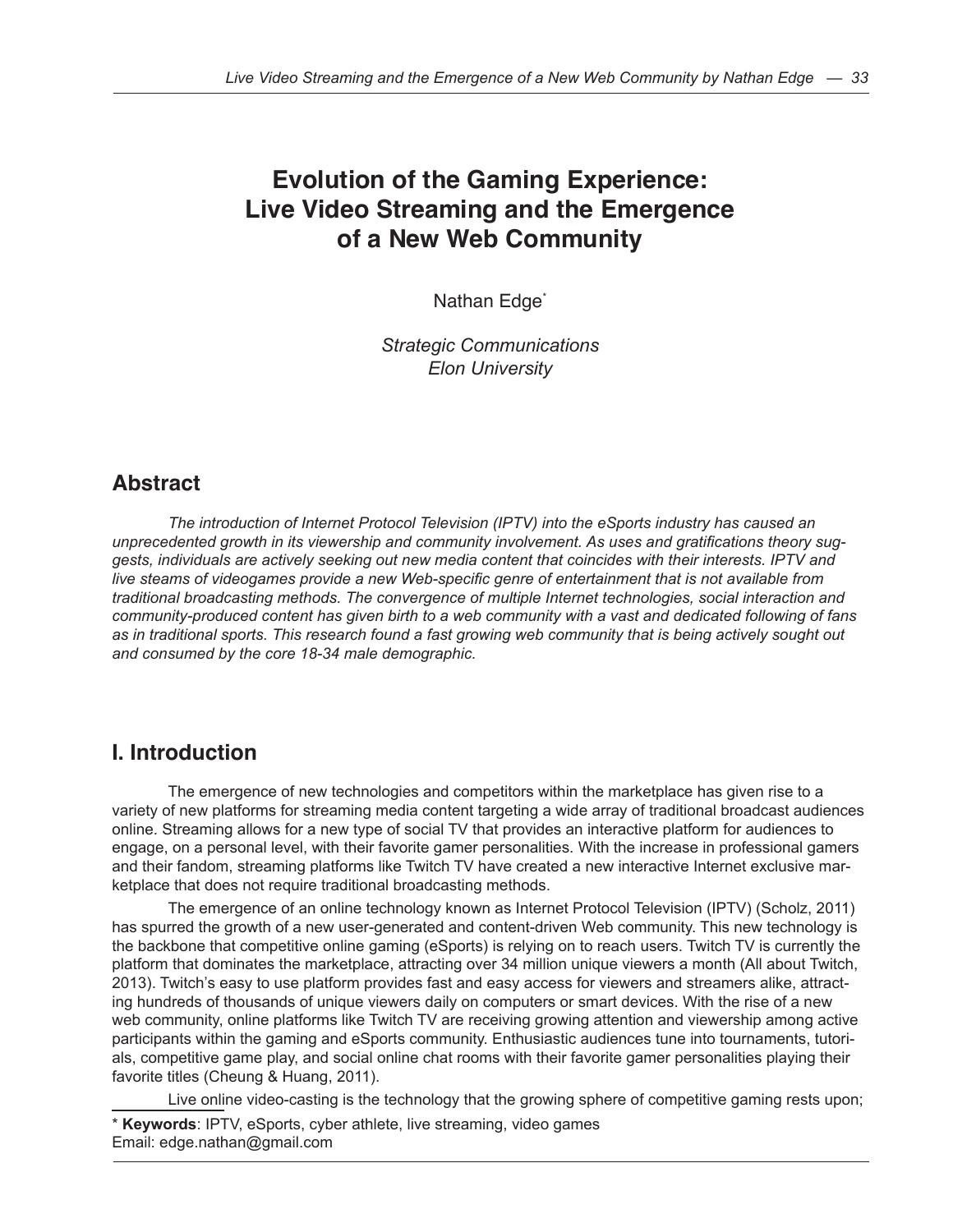therefore, this research examines how this new technology has influenced the growth and viewership of eSports internationally. Furthermore, this technology has provided a social outlet for users to become actively involved within the eSports community. This research sought to analyze how live streams influence social interaction within the eSports community; focusing on the relationship between viewers and broadcasters. Lastly, this research explored the reasons why people actively seek out and tune into live streams.

## **II. Research Questions**

Listed below are the questions that this research sought to analyze and examine through the use of secondary research:

- Q1 How has the rise of live online video broadcasting affected the growth of the eSports industry?
- Q2 How has live online video broadcasting affected how video game players interact socially with their community?
- Q3 Why do viewers tune into live streams?

### **III. Literature Review**

In the following literature review, the author examined articles that analyzed the eSports community, its rise as a popular entertainment outlet, the unique attributes that contribute to its success, the industry's rapid growth within the United States and international spheres over the past decade, and how streaming has influenced the growth of the eSports community and its viewership.

#### *eSports*

Electronic sports, more commonly known as eSports, is the term used to describe playing high-level games and spectating of digital games in a competitive atmosphere (Hamilton, Kerne, & Robbins, 2012).

eSports consists of many game genres, including real time strategy (RTS), first person shooters, multiplayer online battle arena (MOBA) and arcade style fighting games. The eSports community is made up of professional and amateur gamers, teams, commentators, sponsors, spectators and fans (Kaytoue, Silva, Cerf, Meria, & Raissi, 2012). Similar to traditional sport players, professional gamers are especially skilled and participate in intense training regiments. Pro-gamers generate their income through tournament winnings, sponsorships, coaching fees and revenues earned from advertisements on their live streams (Hamilton et al., 2012). Online live video streaming, also recognized as social TV, allows gamers to attract tens of thousands of unique viewers daily (Kaytoue et al., 2012).

The eSports community has grown and evolved over the last 15 years. First popularized in South Korea, Internet cafes fostered an environment of competition and spectatorship as early as 1998. As time progressed, friendly competition grew into tournaments, professional leagues, teams and superstars; spectators became fans and a new web community (Cheung & Huang, 2012). Starcraft II and League of Legends (LoL) have grown to be the largest spectator sports in South Korea and some of the most established eSports communities. Television channels are dedicated to broadcasting Starcraft and LoL matches in South Korea (Cheung & Huang, 2012). Match-ups between the most skilled gamers and teams are streamed live from tournaments, which are spectated by on location and online audiences. The Global StarCraft League finals at Blizzard Entertainments gaming convention, Blizzcon, in 2011 attracted 25,000 on location viewers and over 300,000 online viewers (Hamilton et al., 2012). In addition, Major League Gaming attracted over 11 million unique online viewers in their 2012 Pro Circuit Championships held over four weekends throughout the year (What is MLG?, 2013). "These tournaments are the driving force behind IPTV in eSports." (Scholz, 2011).

#### *eSports and Streaming*

Streaming gameplay is a relatively new phenomenon that has exploded in recent years, attracting hundreds of thousands of unique viewers daily (Tassi, 2013). Twitch TV, a live video streaming platform, has been at the forefront of this success with 34 million unique users a month (All about Twitch, 2013). Stream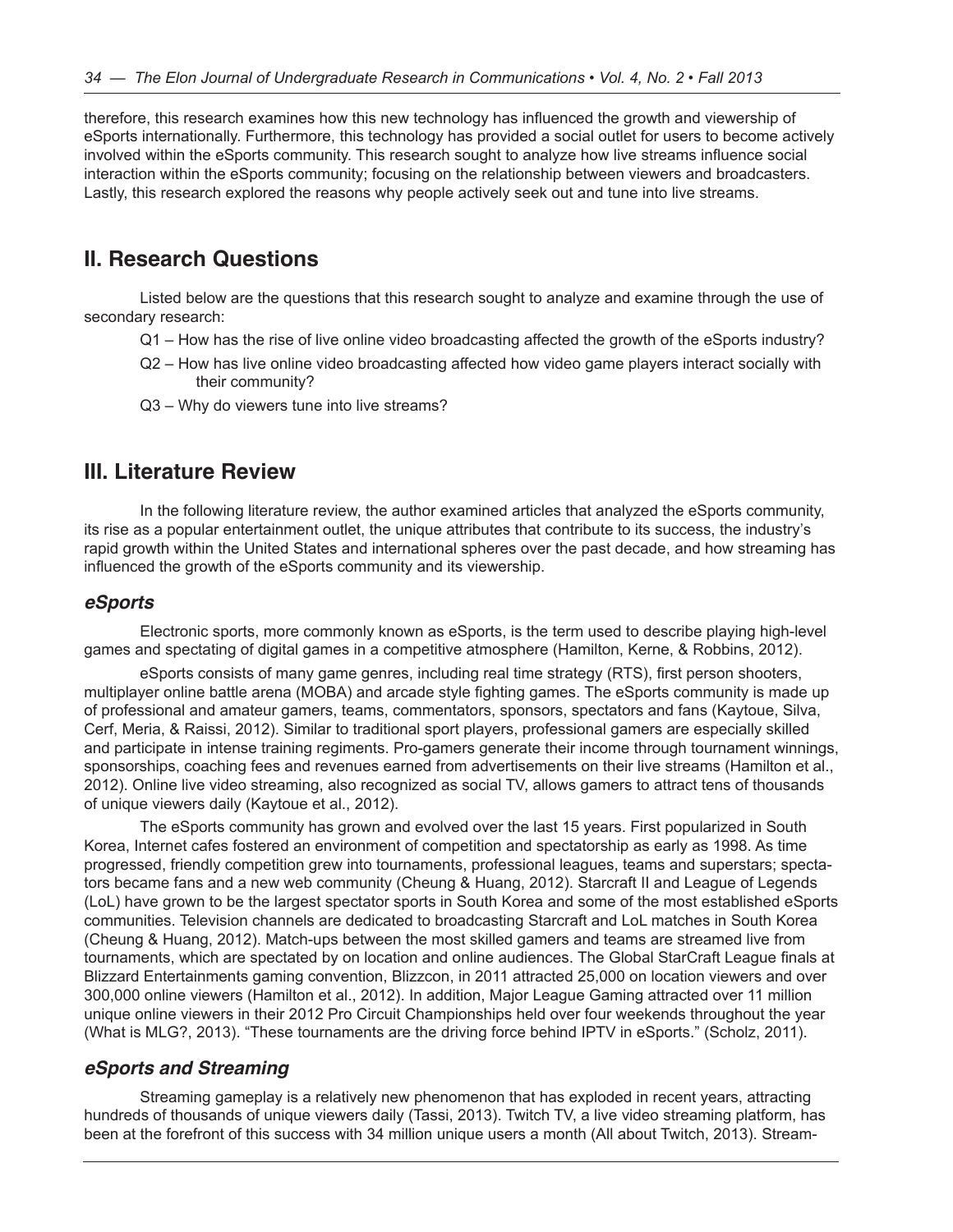ing can consist of major tournaments and events, but generally is made up of a single player or team that broadcasts its games and chats, explaining its game style and strategies and giving advice to viewers. This two-way communication fosters a unique relationship between the streamer and its spectators (Kaytoue et al., 2012). This relationship is nurturing the growth of a new Web community: eSports fans watch live streams of Internet personalities who play their favorite video games. As live stream video games get popular, watching them become an entertainment genre on its own (Kaytoue et al., 2012). This growth has caught attention of many media leaders, including Jim Lanzone, President of CBS Interactive. He said, "The eSports scene is one of the hottest trends in video, and is rapidly attracting the core 18-34 male demographic in greater numbers than any other medium or category" (Tassi, 2012).

The cumulative effect of globalization and the growth of Internet and communication technologies have cultivated a complex interface between gaming, sports, and the media (Hutchins, 2008).

#### *Twitch TV*

Twitch TV is currently the leading video streaming platform that dominates the gaming market, attracting over 34 million unique viewers a month. Twitch TV's goal is to "connect gamers around the world by allowing them to broadcast, watch, and chat from everywhere they play" (All about Twitch, 2013). Twitch TV provides gamers the opportunity to make money from their passion, while engaging them with an active, dedicated and interactive fan base interested in watching speed runs, classic games, and competitive games over the Web (Webb, 2012).

Twitch TV began as another live video streaming platform, Justin TV. As the eSports community grew and interest in video game streaming began to rapidly rise, Justin TV launched Twitch TV, "a live-streamed video game portal and community for gamers" in June 2011 (Rao, 2011). By July of the same year, Twitch TV posted 8 million unique viewers. Since its initial launch in 2011, Twitch TV has seen a 400% increase in its web traffic (Rao, 2011). According to the Emmett Shear, CEO of Twitch TV, sharing a video game experience is something that the younger generation grew up doing from their couches, and Twitch TV's service is a natural extension of this gaming experience (Tassi, 2013).

Much of Twitch TV's success is contributed to its easy to use platform. Without the need for any additional software or hardware, Twitch has successfully removed every barrier that may have previously prevented the community from streaming its gameplay (Tassi, 2013). As Twitch gains momentum, certain video game titles are starting to include access to live online streaming within their game software. The most notable of these games is Call of Duty Black Ops II, an extension of the successful Call of Duty series (Tassi, 2013).

#### *The Spectator*

The most valuable asset of live online video streaming and Twitch TV is the spectator. The spectator is defined as the person who follows the in-game experience, but not a direct participant in the game (Cheung & Huang, 2011). According to cultural anthropologist John Huizinga, spectators of a game are active participants of "play," and have adopted the values of the game-world (Cheung & Huang, 2011). Relating play to the ancient world, Huizinga describes the shift from protagonist to the spectator in the gladiatorial games. Although only a fraction of the Roman population participated in the hand-to-hand combat of the games, their spectatorship provided them with a "vicarious" experience, their feeling like the gladiator fighting on behalf of the spectators. This vicarious attitude is deeply rooted in play and can be directly related to watching video games as a spectator sport. In this framework, the act of spectating can be seen as a form of playing along (Cheung & Huang, 2011). In a recent social study, gamers prefer watching professional gamers compete and play rather than playng the game themselves (Kaytoue et al., 2012). This finding does not seem so farfetched when we examine the spectating practices of traditional sports. Similar to traditional sports, competitive video games have professional players as well as dedicated spectators. According to the Motivation Scale for Sport Consumption, people watch sports based on factors, such as aesthetics, achievement, drama, escape, knowledge, and physical skill. Even further, sport spectating is one of the remaining social outlets in an urbanized environment (Trail, Fink, & Anderson, 2003). Spectating is an active process because spectators seek out information to follow sports or sporting events closely. Those who watch eSports do it for many of the same reasons as traditional sport spectators (Cheung & Huang, 2011).

The primary difference between traditional sports and eSports spectating is that the vast majority of eSports events take place exclusively online. In addition, the community surrounding eSports is familiar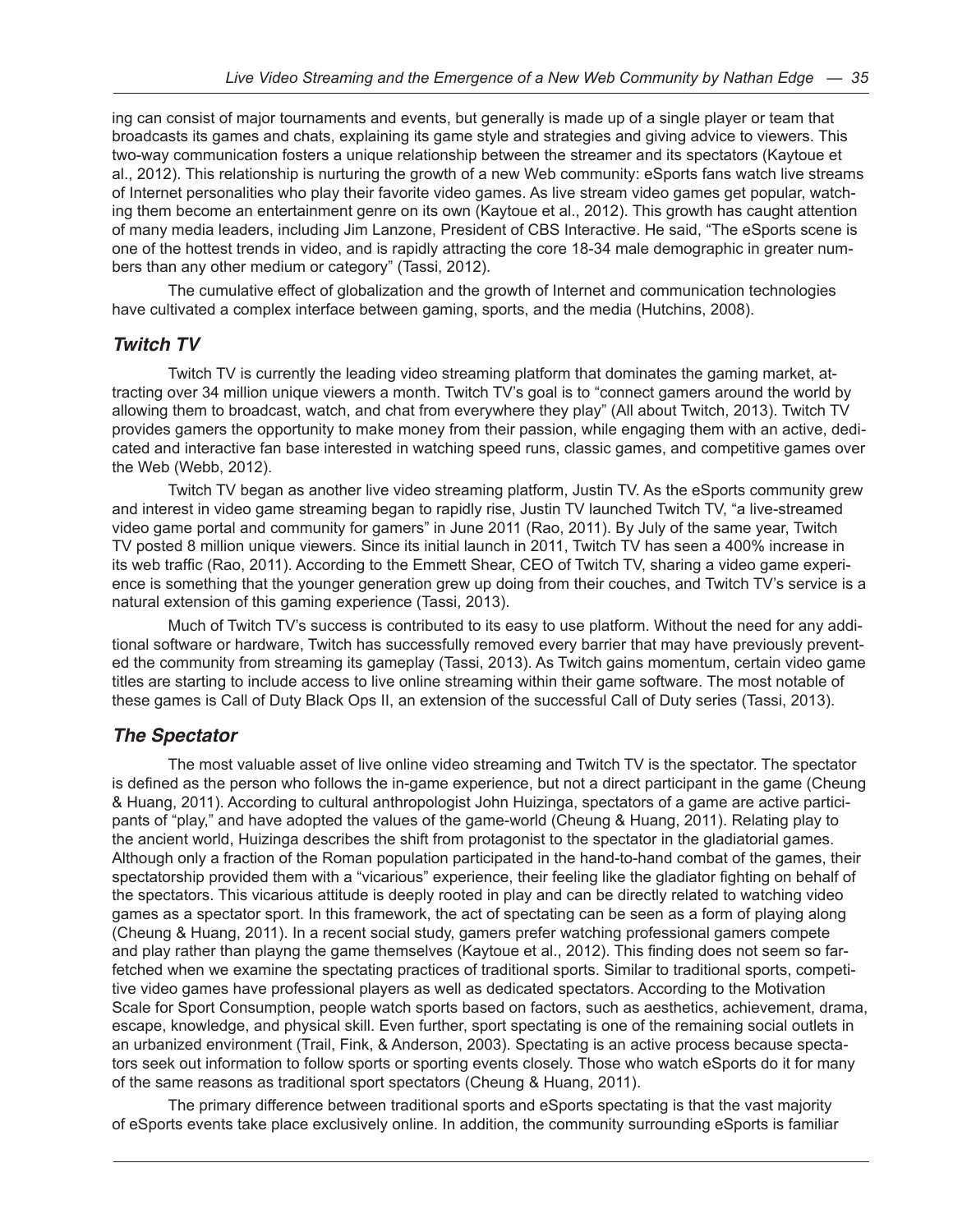with the Internet and various social networks, such as Facebook, Twitter, Twitch TV and other web platforms similar to YouTube (Kaytoue et al., 2012). Consequently, a very specific social community embedded online is growing as a result. Within this community are a variety of different spectating personas. Of these personas, four directly impact the eSports community at large.

Firstly is *the inspired.* They are eager to play the game they spectate. Their eagerness stems from their desire to attempt new strategies or tactics learned while watching professional players. For inspired players, spectatorship serves as a catalyst that inspires them to directly play a video game.

Secondly, there is *the pupil.* They spectate to learn and gain a level of understanding of the game. Spectating serves as a tutorial that they will practice when they next log into a game. This persona is highly interested in watching the best players with the most information, which can be translated into useful in-game information that they will apply next time they log in.

Thirdly, there is *the entertained*. They tune into live streams for entertainment purposes only, much like those who tune into their favorite television show. Contributing factors to their entertainment include the spectacle, fandom, competition and excitement.

Lastly, there is *the crowd*. They spectate because of the strong communal ties associated with spectating. As in traditional sports, this form of spectators participate in the spectacle as a group and enjoy pleasure and excitement that games bring to the viewer (Cheung & Huang, 2011).

Each type of spectator has one thing in common; they watch eSports for the entertainment value it provides. Entertainment is at the heart of every spectator sport. Much of this entertainment comes from the notion of information asymmetry (Cheung & Huang, 2011). Information asymmetry is the imbalance of information between the player and the spectator. This information gap is created through game design, where one party has access to certain in-game information that another is denied. This can be seen in two of the most prominent eSports games, Starcraft II and League of Legends. In each of these games, there is an in-game design feature called "fog of war." This fog shrouds enemy territories in a thick mist, preventing opposing factions from viewing enemy players, bases or armies. However, this information is provided for the spectator, giving them additional information that the players themselves lack (Cheung & Huang, 2011).

Information asymmetry exists in favor of the player, meaning the player has information that the spectator does not. For example, each player knows his or her strategy and capabilities. This can consist of rehearsed battle tactics or power-plays that have been perfected over time. When these battle tactics go into action, the spectator can marvel at the skill of the player while taking delight in the well-executed attack (Cheung & Huang, 2011). In American football, this can be seen when coaches and players develop plays during practice or in the locker room. They know their strategy to score a touchdown, but the spectator only learns of their plan once it has been executed on the field. The excitement of watching professional players' plans unfold in real time contributes to the overall entrainment value of eSports as a spectator sport.

Spectatorship of eSports is directly related to the ease of platform access platforms after a technical leap in 2009, when "video broadcasting was possible for everybody through platforms like Twitch" (Scholz, 2011). These platforms allowed easy access for viewers, integrated with chat functions that allowed for constant interaction between viewers and streamers. This digital participation of audiences is possible because "the core audiences for eSports are people sitting at home in front of their computers and watching the stream" (Scholz, 2011). Ease access is crucial in eSports primarily because the audience is made up of young males aged 18-34 who are technologically literate (Scholz, 2011).

#### *Social Capital*

Social capital is the term used to describe the act of connecting amongst individuals, social networks and the norms of a community and the trustworthiness that arise from them (Lee & Lee, 2010). Social capital has been commonly broken up into two types; bridging and bonding social capital. Bonding social capital "refers to strong social ties delivering emotional support and understanding" (Juechems, Reinecke, & Trepte, 2012). While bridging social capital "refers to the weak social ties in which people feel informed and inspired by each other" (Juechems et al., 2012). In the framework of the online community surrounding eSports, gaming and other online activities have shown an increase in bridging social capital. In addition, some studies have shown "positive effects of online gaming on bonding social capital online" (Juechems et al., 2012). Past studies have shown that eSports and active participants in the community, such as clans or team members, foster online and offline social capital and social support (Juechems et al., 2012). In terms of online communi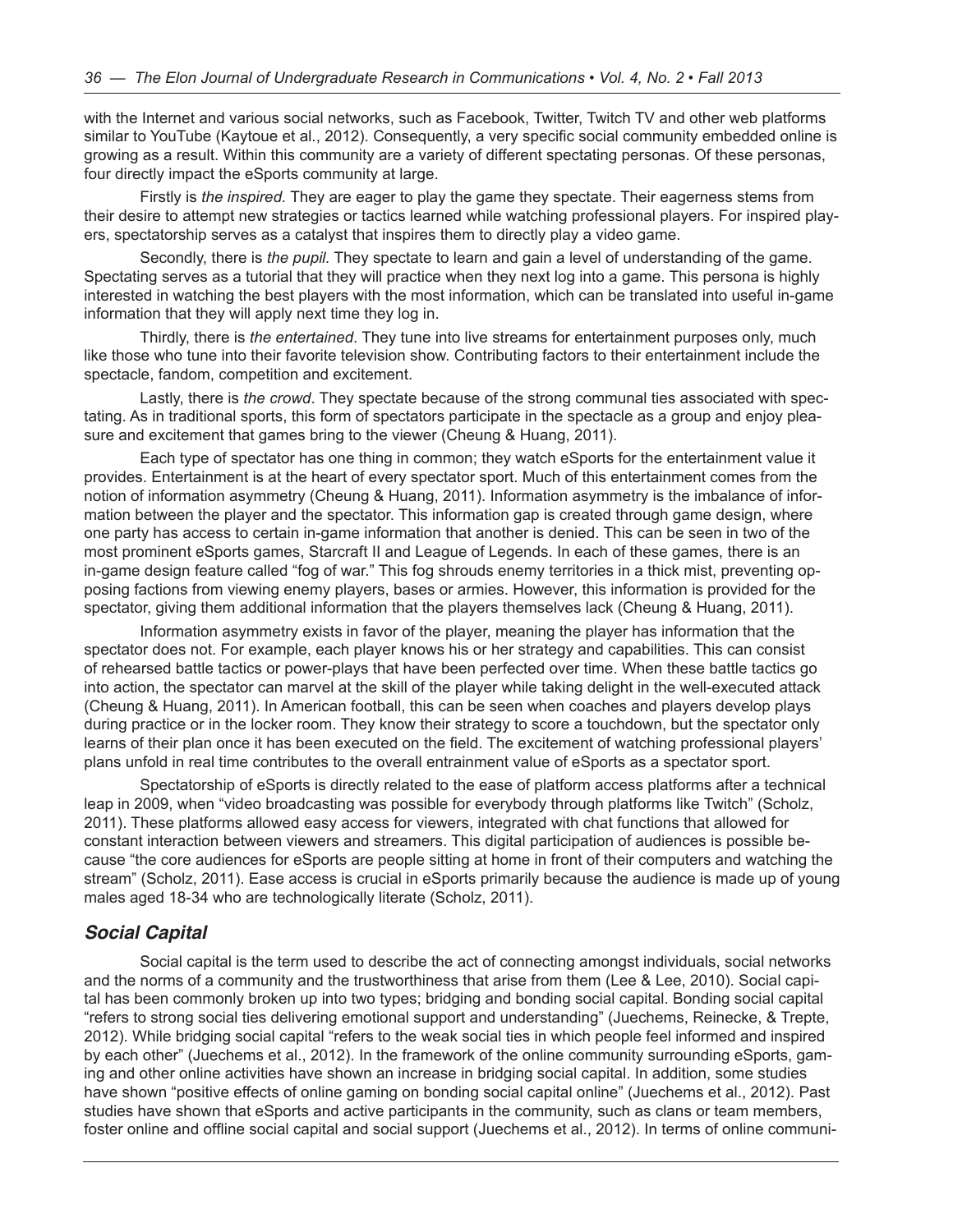ties, "social networks, which were based in physical space before the introduction of the web, are now also located online and reshape the social relationships between individuals" (Lee & Lee, 2010). The eSports community has expressed that "the social side of gaming is important to them and one of the strongest motivators to engage in gaming" (Juechems et al., 2012). In terms of viewership, people do not only want to talk about games or directly play them, but they wish to participate personally within their community (Scholz, 2011). eSports' distinct audience is solely reached over the Internet through IPTV platforms. These platforms establish a social community that gives viewers a chance to interact and contribute to others within the eSports community. The social and interactive atmosphere surrounding live online broadcasting has led to a communitybased content-generating community, which dominates traditional broadcasting methods for young males aged 18-34 (Scholz, 2011).

### *The World Cyber Games and Major League Gaming*

In order to understand the growth of the eSports community, it is critical to examine major events surrounding the eSports industry. Major events include tournaments, playoffs or championships held in-person or online. The World Cyber Games (WCG) is a popular international competitive computer gaming competition that has been running since 2000 and continues to grow in size and popularity each year (Hutchins, 2008). Its unique combination of gaming, computing, media and sport content presents unorthodox content in a familiar presentation (Hutchins, 2008).

Similarly, Major League Gaming (MLG) is the world's largest eSports organization, made up of millions of live viewers, fans and competitors (What is MLG?, 2013). With over eight million registered gamers, MLG provides gaming enthusiasts with a forum to improve their skills and socialize through the largest online destination for competitive gaming (Taylor, 2011). In addition, MLG hosts an annual MLG Pro Circuit that features live webcast of in-person tournaments. Webcasts consist of competitive play and analysis via online streaming to community members and fans in over 170 countries worldwide (What is MLG?, 2013).

Data analyzed from the World Cyber Games from the year 2000 through 2007 indicated a gradual and continual growth in the game's popularity and involvement. In the game's premier year of 2000, there were 174 participants reigning from 17 countries with a total prize pool of \$200,000 (Hutchins, 2008). In 2001, there were 389 participants from 37 countries with a total prize pool of \$300,000. By 2007, there were over 700 participants from 74 countries with a total prize pool of \$448,000. The World Cyber Games have experienced a continual growth and involvement from the international gaming community (Hutchins, 2008).

Major League Gaming has also seen a continual growth in its audience and participation. MLG's 2011 Pro Circuit attracted over 3.5 million unique online viewers over the course of the four Pro Circuit Championship weekends, up from 1.8 million in 2010. In 2012, their growth continued to increase, attracting over 11.7 million unique online viewers over the course of the championships, experiencing a rapid increase in live online viewership over two years. Additional growth is expected for the 2013 Pro Circuit (What is MLG? 2013).

### **Uses and Gratifications Theory**

Uses and gratification theory "stresses individual use and choice in communication behaviors and helps explain how the media and their content can be a source of influence within the context of other competing influences" (Bondad-Brown, Rice, & Pearce, 2012). Within this theory there are several assumptions. Individuals are active participants in the media and "purposively select their media content, influenced by their motivations and past media gratifications" (Bondad-Brown et al., 2012). In addition, media competes for audience attention, selection and use. At the core of uses and gratification theory are motivations and audience activity (Bondad-Brown et al., 2012).

Applying uses and gratification theory to new online media, Papacharissi and Rubin (2000) suggested five motivations for using the Internet: interpersonal utility, pass time, information seeking, convenience, and entertainment. The use of the Internet as a one-stop convenience outlet for entertainment suggests that online video "combines the instant gratification of TV with the personal control of the Internet" (Bondad-Brown et al., 2012). Audience activity refers to the "utility, intentionality, selectivity, and involvement of the audience with the media, implying variations in the gratification viewers receive from media exposure" (Bondad-Brown et al., 2012). This idea of intentionality means that individuals share, recommend and discuss content with others. Program selectivity is at the base of uses and gratification theory, meaning that individuals willfully seek out media content they are interested in.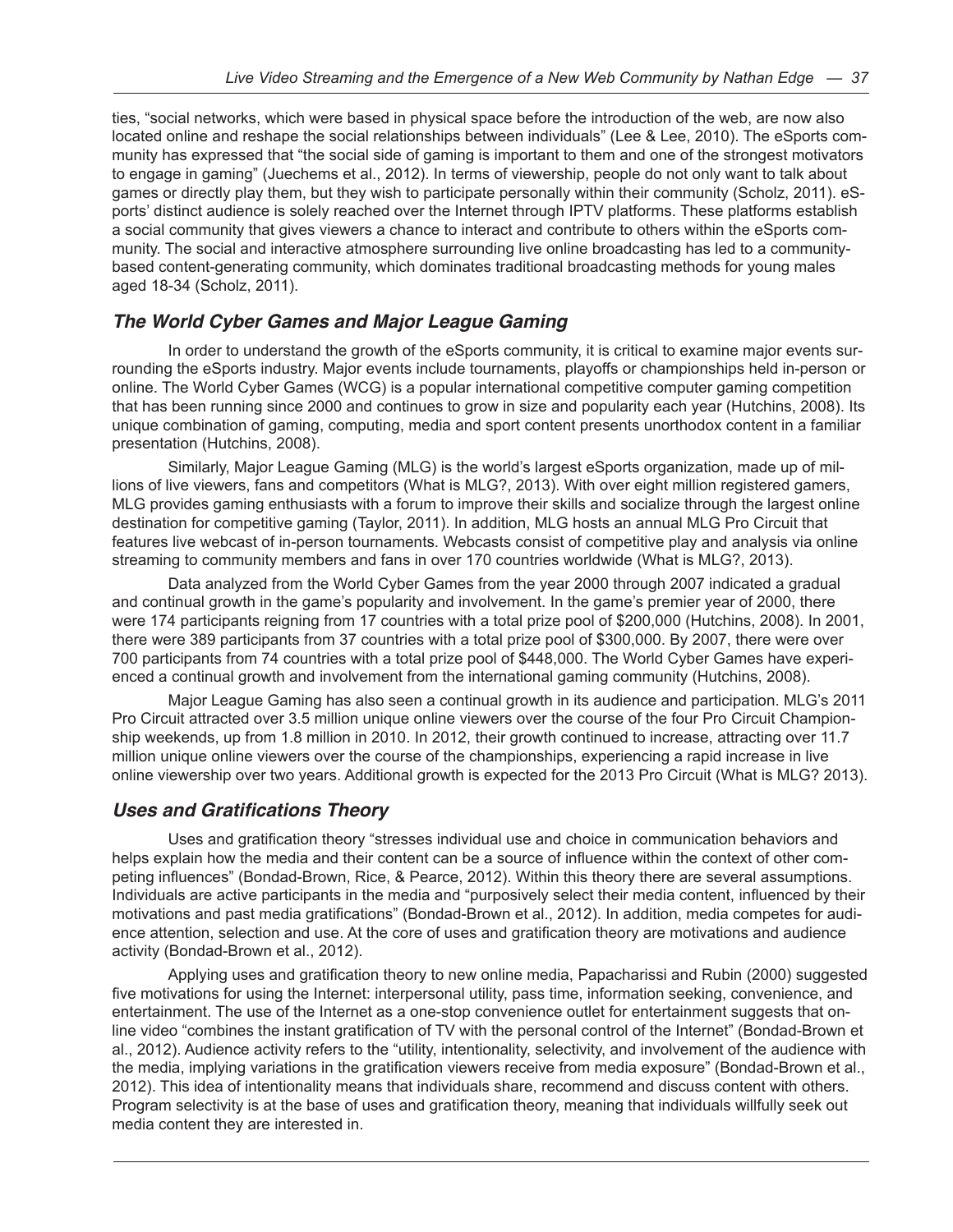### **IV. Conclusion**

The research found that eSports and the live online broadcasting that follow with it are an emerging Internet community and marketplace with a vast and dedicated following. The implementation of IPTV in the eSports industry has directly influenced the growth of its online viewership. Providing an easy to use platform without the need for any additional software or hardware resulted in a substantial increase in eSports broadcasting and viewership online. In addition, IPTV has provided an additional medium for income for professional gamers outside of sponsorships and tournaments. This has allowed for individuals to pursue a career in playing videogames, an option that did not exist five years ago.

The implantation of IPTV has also influenced how gamers interact with their community. Social engagement is at the heart of IPTV and live streams, breaking down traditional boundaries associated with passive entertainment consumption. The combination of active chat functions, an enthusiastic user base, and a community based user-generated content, coupled with the fact that this audience is only reachable through the Internet and IPTV platforms, provides for a unique social community that gamers actively seek out and consume. Live streaming eSports competitions and gameplay have grown to become a dominant media channel many males aged 18-34 would access. The interactive and social aspects of IPTV provide an unparalleled platform for the eSports community, which traditional broadcasting lacks.

Lastly, this research has shown the various factors that contribute to eSports and live stream viewership. Foremost is the entertainment value that eSports provides for users. This entertainment is based on information asymmetry, which creates a suspenseful and enjoyable spectacle for spectators. Live stream video games have grown to become an entertainment genre on their own, similar to traditional sports. Among many reasons that viewers tune into live streams are their adopting a vicarious attitude of play and their tuning in for the social aspect that the eSports community and IPTV provide. Interactive chat functions and user-generated content provide a unique social community that builds social capital among its participants.

This study shows that the evolution of technology has provided an outlet for a new type of entertainment genre that young males are consuming at a shockingly fast rate, exceeding traditional broadcasting methods. Uses and gratification theory provides a framework for why people are using IPTV and watching live streams of video games. Individuals actively seek out media content that they are interested in and can easily access. IPTV offers easy access, while eSports and live streams fulfill the entertainment value that users are looking for. The combination of convenience, entertainment and social community provide for an active and dedicated community that traditional broadcasting methods cannot offer.

### **Bibliography**

All about Twitch. (n.d.). Retrieved April 29, 2013, from http://www.twitch.tv/p/advertise

- Bondad-Brown, B. Rice, R. & Pearce, K. (2012). Influences on tv viewing and online user-shard video use: demographics, generations, contextual age, media use, and audience activity. *Journal of Broadcast & Electronic Media, 56(4),* 471-493. doi: 10.1080/08838151.2012.732139
- Cheung, G. & Huang, J. (May 12, 2011). Starcraft from the stands: understanding the game spectator. *Conference on Human Factors in Computing Systems, 763-772.* doi: 10.1145/1978942.1979053
- e-sport and the World Cyber Games. New Media & Society, 10(6), 851-869. Retrieved from: http://ehis.ebscohost.com/ehost/detail?sid=28dd2e64-ae3d-4893-a435-4cd590f876d2%40sessionmgr15&vid=1&hid= 6&bdata=JnNpdGU9ZWhvc3QtbGl2ZQ%3d%3d#db=ufh&AN=35212091
- Hamilton, W., Kerne, A. & Robbins, T. (2012). High-performance pen + touch modality interactions: a realtime strategy game esports context. *ACM Symposium on User Interface Software and Technology*. doi:10.1145/2380116.2380156
- Hutchins, B. (2008). Signs of meta-change in second modernity: the growth of e-Sport and the world cyber games, *New Media &Society, 10*(6): 851-869, doi:10.1177/1461444808096248
- Juechems, K., Reinecke, L. & Trepte, S. (May 22, 2012). The influence of proximity and familiarity on online and offline social capital in electronic sports. International Communication Association. Retrieved